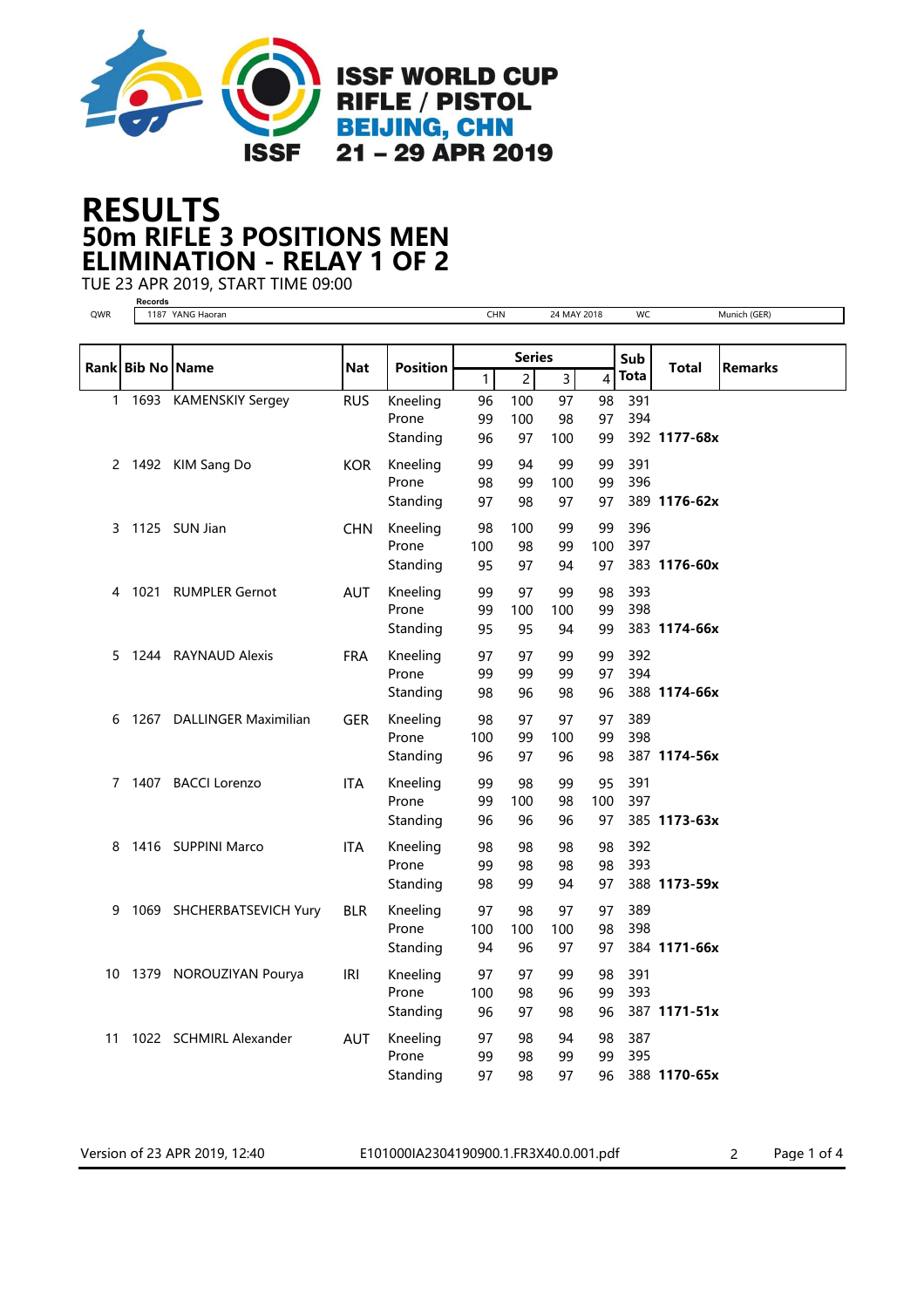|    | Rank Bib No Name |                             | <b>Nat</b> | <b>Position</b>   | <b>Series</b> |                |                |                | Sub<br><b>Total</b> |              | <b>Remarks</b> |
|----|------------------|-----------------------------|------------|-------------------|---------------|----------------|----------------|----------------|---------------------|--------------|----------------|
|    |                  |                             |            |                   | 1             | $\overline{c}$ | $\overline{3}$ | $\overline{4}$ | Tota                |              |                |
|    |                  | 12 1190 OLSEN Steffen       | <b>DEN</b> | Kneeling          | 98            | 96             | 100            | 100            | 394                 |              |                |
|    |                  |                             |            | Prone             | 100           | 99             | 100            | 100            | 399                 |              |                |
|    |                  |                             |            | Standing          | 91            | 93             | 96             | 97             |                     | 377 1170-61x |                |
| 13 |                  | 1699 LOUGINETS Nazar        | <b>RUS</b> | Kneeling          | 98            | 96             | 99             | 98             | 391                 |              |                |
|    |                  |                             |            | Prone             | 100           | 100            | 98             | 99             | 397                 |              |                |
|    |                  |                             |            | Standing          | 97            | 95             | 96             | 94             |                     | 382 1170-56x |                |
|    |                  | 14 1171 NEPEJCHAL Filip     | <b>CZE</b> | Kneeling          | 94            | 98             | 99             | 94             | 385                 |              |                |
|    |                  |                             |            | Prone             | 99            | 98             | 98             | 100            | 395                 |              |                |
|    |                  |                             |            | Standing          | 96            | 98             | 98             | 97             |                     | 389 1169-64x |                |
|    |                  | 15 1746 SEBIC Milenko       | <b>SRB</b> | Kneeling          | 97            | 100            | 99             | 97             | 393                 |              |                |
|    |                  |                             |            | Prone             | 99            | 97             | 99             | 99             | 394                 |              |                |
|    |                  |                             |            | Standing          | 96            | 97             | 94             | 95             |                     | 382 1169-62x |                |
| 16 |                  | 1364 SINGH Chain            | <b>IND</b> | Kneeling          | 96            | 93             | 97             | 98             | 384                 |              |                |
|    |                  |                             |            | Prone             | 100           | 99             | 99             | 99             | 397                 |              |                |
|    |                  |                             |            | Standing          | 97            | 97             | 96             | 98             |                     | 388 1169-56x |                |
| 17 |                  | 1230 BAUDOUIN Brian         | <b>FRA</b> | Kneeling          | 99            | 97             | 97             | 97             | 390                 |              |                |
|    |                  |                             |            | Prone             | 98            | 98             | 99             | 99             | 394                 |              |                |
|    |                  |                             |            | Standing          | 94            | 99             | 96             | 96             |                     | 385 1169-47x |                |
| 18 |                  | 1351 KUMAR Parul            | <b>IND</b> | Kneeling          | 98            | 97             | 97             | 98             | 390                 |              |                |
|    |                  |                             |            | Prone             | 99            | 99             | 99             | 99             | 396                 |              |                |
|    |                  |                             |            | Standing          | 96            | 96             | 94             | 96             |                     | 382 1168-61x |                |
| 19 |                  | 1314 SIDI Peter             | <b>HUN</b> | Kneeling          | 95            | 99             | 98             | 92             | 384                 |              |                |
|    |                  |                             |            | Prone             | 97            | 98             | 99             | 98             | 392                 |              |                |
|    |                  |                             |            | Standing          | 97            | 98             | 100            | 97             |                     | 392 1168-59x |                |
| 20 |                  | 1008 SAMPSON Dane           | <b>AUS</b> | Kneeling          | 98            | 97             | 97             | 97             | 389                 |              |                |
|    |                  |                             |            | Prone             | 100           | 100            | 98             | 99             | 397                 |              |                |
|    |                  |                             |            | Standing          | 97            | 97             | 93             | 94             |                     | 381 1167-56x |                |
| 21 |                  | 1758 LOCHBIHLER Jan         | <b>SUI</b> | Kneeling          | 98            | 97             | 98             | 96             | 389                 |              |                |
|    |                  |                             |            | Prone             | 98            | 100            | 99             | 99             | 396                 |              |                |
|    |                  |                             |            | Standing          | 94            | 95             | 95             | 97             |                     | 381 1166-57x |                |
|    |                  | 22 1595 LARSEN Henrik       |            | NOR Kneeling      | 98            | 96             | 99             | 99             | 392                 |              |                |
|    |                  |                             |            | Prone             | 98            | 99             | 100            | 100            | 397                 |              |                |
|    |                  |                             |            | Standing          | 94            | 94             | 94             | 94             |                     | 376 1165-51x |                |
|    |                  | 23 1220 LANGSTROM Sebastian |            | Kneeling          | 96            | 94             | 99             | 97             | 386                 |              |                |
|    |                  |                             | <b>FIN</b> | Prone             | 95            | 99             | 99             | 100            | 393                 |              |                |
|    |                  |                             |            | Standing          | 99            | 95             | 93             | 98             |                     | 385 1164-55x |                |
|    |                  | 24 1157 TOMASEVIC Denis     | <b>CRO</b> | Kneeling          | 99            | 95             | 96             | 98             | 388                 |              |                |
|    |                  |                             |            | Prone             | 99            | 98             | 96             | 99             | 392                 |              |                |
|    |                  |                             |            | Standing          | 97            | 96             | 93             | 97             |                     | 383 1163-56x |                |
|    |                  |                             |            |                   |               |                |                |                |                     |              |                |
|    |                  | 25 1878 SUKHORUKOV Yuriy    | <b>UKR</b> | Kneeling<br>Prone | 98<br>99      | 99<br>100      | 95<br>97       | 96<br>100      | 388<br>396          |              |                |
|    |                  |                             |            | Standing          | 91            | 94             | 97             | 95             |                     | 377 1161-57x |                |
|    |                  |                             |            |                   |               |                |                |                |                     |              |                |
|    |                  | 26 1440 OKADA Naoya         | <b>JPN</b> | Kneeling<br>Prone | 97<br>99      | 98<br>98       | 97<br>98       | 95<br>98       | 387<br>393          |              |                |
|    |                  |                             |            | Standing          | 95            | 94             | 96             | 96             |                     | 381 1161-46x |                |
|    |                  |                             |            |                   |               |                |                |                |                     |              |                |
|    |                  | 27 1207 KIISK Meelis        | <b>EST</b> | Kneeling<br>Prone | 99            | 95<br>99       | 97             | 96             | 387<br>390          |              |                |
|    |                  |                             |            | Standing          | 95<br>93      | 98             | 97<br>99       | 99<br>94       |                     | 384 1161-45x |                |
|    |                  |                             |            |                   |               |                |                |                |                     |              |                |
|    |                  |                             |            |                   |               |                |                |                |                     |              |                |

Version of 23 APR 2019, 12:40 E101000IA2304190900.1.FR3X40.0.001.pdf 2 Page 2 of 4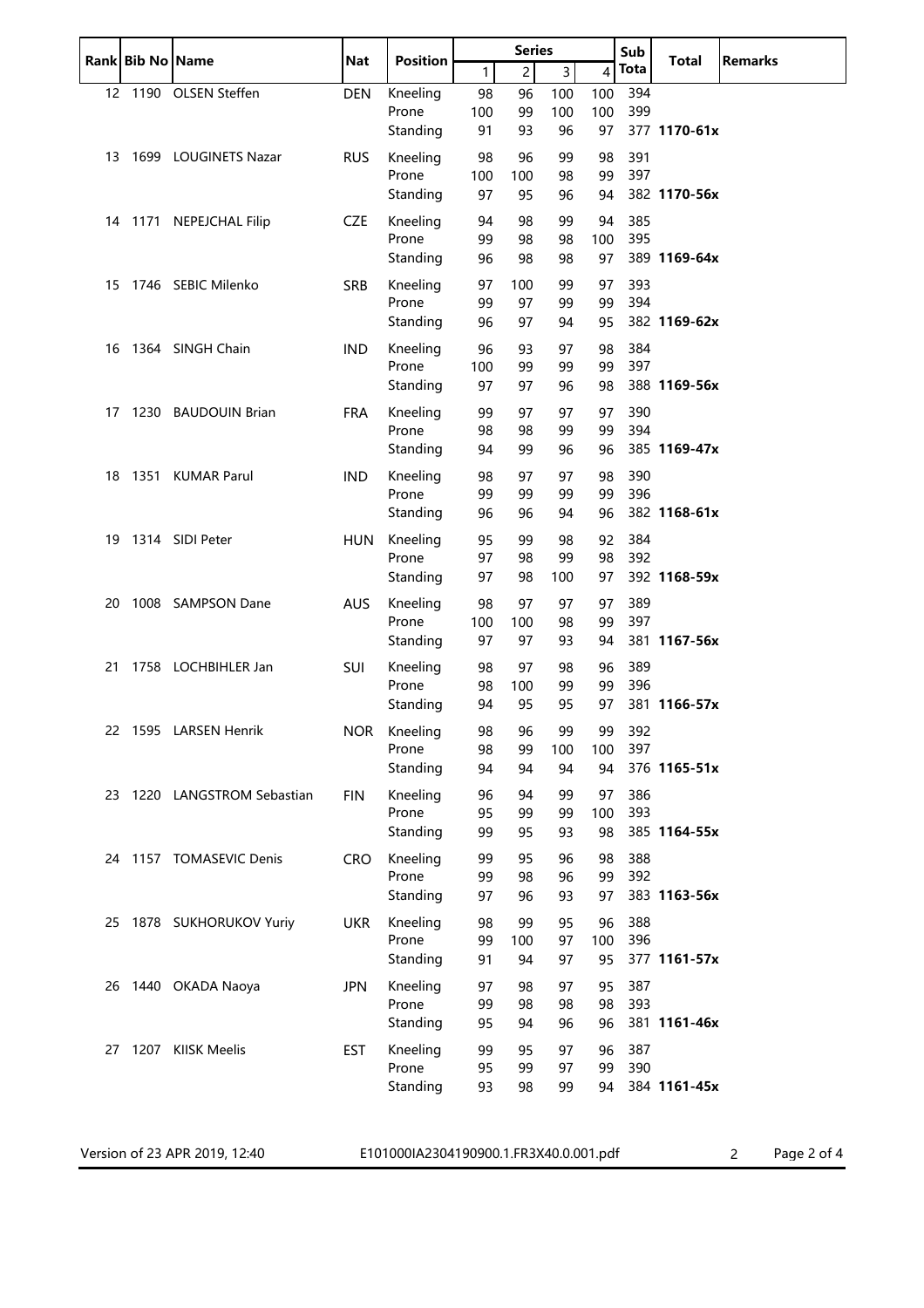|    | Rank Bib No Name |                                               | <b>Series</b><br><b>Nat</b><br><b>Position</b> |                                        | Sub      |                | <b>Total</b>   | <b>Remarks</b> |            |              |                  |
|----|------------------|-----------------------------------------------|------------------------------------------------|----------------------------------------|----------|----------------|----------------|----------------|------------|--------------|------------------|
|    |                  |                                               |                                                |                                        | 1        | $\overline{c}$ | $\overline{3}$ | 4              | Tota       |              |                  |
| 28 |                  | 1782 OLSSON Karl                              | <b>SWE</b>                                     | Kneeling                               | 100      | 99             | 95             | 98             | 392        |              |                  |
|    |                  |                                               |                                                | Prone                                  | 98       | 97             | 99             | 100            | 394        |              |                  |
|    |                  |                                               |                                                | Standing                               | 94       | 96             | 92             | 92             |            | 374 1160-52x |                  |
| 29 |                  | 1221 LEPPA Aleksi                             | FIN                                            | Kneeling                               | 96       | 93             | 96             | 98             | 383        |              |                  |
|    |                  |                                               |                                                | Prone                                  | 99       | 97             | 99             | 98             | 393        |              |                  |
|    |                  |                                               |                                                | Standing                               | 91       | 98             | 99             | 96             |            | 384 1160-48x |                  |
| 30 |                  | 1879 TSARKOV Oleh                             | <b>UKR</b>                                     | Kneeling                               | 95       | 98             | 98             | 96             | 387        |              |                  |
|    |                  |                                               |                                                | Prone                                  | 99       | 99             | 99             | 99             | 396        |              |                  |
|    |                  |                                               |                                                | Standing                               | 94       | 94             | 96             | 93             |            | 377 1160-47x |                  |
| 31 |                  | 1436 MATSUMOTO Takayuki                       | <b>JPN</b>                                     | Kneeling                               | 97       | 92             | 95             | 97             | 381        |              |                  |
|    |                  |                                               |                                                | Prone                                  | 98       | 99             | 97             | 100            | 394        |              |                  |
|    |                  |                                               |                                                | Standing                               | 97       | 96             | 97             | 94             |            | 384 1159-55x |                  |
|    |                  | 32 1618 ALKHATRI Hamed Said                   |                                                | OMA Kneeling                           | 96       | 98             | 99             | 96             | 389        |              |                  |
|    |                  |                                               |                                                | Prone                                  | 98       | 99             | 100            | 98             | 395        |              |                  |
|    |                  |                                               |                                                | Standing                               | 93       | 91             | 95             | 95             |            | 374 1158-57x |                  |
|    |                  | 33 1465 YURKOV Yuriy                          | KAZ                                            | Kneeling                               | 96       | 95             | 99             | 94             | 384        |              |                  |
|    |                  |                                               |                                                | Prone                                  | 99       | 97             | 99             | 98             | 393        |              |                  |
|    |                  |                                               |                                                | Standing                               | 97       | 97             | 93             | 94             |            | 381 1158-55x |                  |
| 34 |                  | 1904 SUNDERMAN Patrick                        | <b>USA</b>                                     | Kneeling                               | 96       | 97             | 95             | 94             | 382        |              |                  |
|    |                  |                                               |                                                | Prone                                  | 100      | 98             | 98             | 100            | 396        |              |                  |
|    |                  |                                               |                                                | Standing                               | 94       | 95             | 93             | 96             |            | 378 1156-55x |                  |
|    |                  |                                               |                                                |                                        |          |                |                |                | 385        |              |                  |
| 35 |                  | 1152 MIKULJAN Andrija                         | <b>CRO</b>                                     | Kneeling<br>Prone                      | 95<br>96 | 98<br>99       | 97<br>99       | 95<br>96       | 390        |              |                  |
|    |                  |                                               |                                                | Standing                               | 91       | 97             | 96             | 96             |            | 380 1155-43x |                  |
|    |                  |                                               |                                                |                                        |          |                |                |                |            |              |                  |
| 36 |                  | 1545 BOLDBAATAR Bishrel                       | MGL                                            | Kneeling<br>Prone                      | 93<br>97 | 97<br>99       | 97<br>99       | 96<br>97       | 383<br>392 |              |                  |
|    |                  |                                               |                                                | Standing                               | 94       | 92             | 93             | 98             |            | 377 1152-41x |                  |
|    |                  |                                               |                                                |                                        |          |                |                |                |            |              |                  |
| 37 | 1916             | IEMMA HERNANDEZ Julio<br>Cesar                | <b>VEN</b>                                     | Kneeling<br>Prone                      | 97<br>99 | 97<br>99       | 93<br>99       | 94<br>98       | 381<br>395 |              |                  |
|    |                  |                                               |                                                |                                        |          |                |                |                |            |              |                  |
|    |                  |                                               |                                                | Standing                               | 96       | 92             | 95             | 92             |            | 375 1151-41x |                  |
| 38 |                  | 1078 RIPPEL Cassio Cesar                      | <b>BRA</b>                                     | Kneeling                               | 94       | 95             | 94             | 99             | 382        |              |                  |
|    |                  |                                               |                                                | Prone                                  | 99       | 100            | 100            | 99             | 398        |              |                  |
|    |                  |                                               |                                                | Standing                               | 92       | 91             | 94             | 92             |            | 369 1149-46x |                  |
| 39 |                  | 1085 ABDULJABBAR Husain                       | <b>BRN</b>                                     | Kneeling                               | 96       | 95             | 90             | 95             | 376        |              |                  |
|    |                  |                                               |                                                | Prone                                  | 98       | 98             | 96             | 98             | 390        |              |                  |
|    |                  |                                               |                                                | Standing                               | 93       | 91             | 95             | 91             |            | 370 1136-32x |                  |
| 40 |                  | 1900 SANCHEZ Matthew Xavier                   | <b>USA</b>                                     | Kneeling                               | 90       | 95             | 97             | 97             | 379        |              |                  |
|    |                  |                                               |                                                | Prone                                  | 95       | 97             | 97             | 99             | 388        |              |                  |
|    |                  |                                               |                                                | Standing                               | 93       | 94             | 88             | 93             |            | 368 1135-38x |                  |
|    |                  |                                               |                                                |                                        | 94       |                |                |                | 376        |              |                  |
| 41 |                  | 1803 PUREEROJ Chisanupong                     | THA                                            | Kneeling<br>Prone                      | 94       | 94<br>99       | 94<br>98       | 94<br>97       | 388        |              |                  |
|    |                  |                                               |                                                | Standing                               | 90       | 93             | 91             | 95             |            | 369 1133-33x |                  |
|    |                  |                                               |                                                |                                        |          |                |                |                |            |              |                  |
|    |                  | 42 1525 AL-MAJED Khaled                       | <b>KUW</b>                                     | Kneeling<br>Prone                      | 98<br>94 | 97<br>97       | 95<br>97       | 97<br>98       | 387<br>386 |              |                  |
|    |                  |                                               |                                                | Standing                               | 89       | 91             | 88             | 92             |            | 360 1133-33x |                  |
|    |                  |                                               |                                                |                                        |          |                |                |                |            |              |                  |
|    |                  | 43 1516 ALJUHAYDILI Abdulrahman KSA<br>Saad A |                                                | Kneeling                               | 94       | 95             | 98             | 95             | 382        |              |                  |
|    |                  |                                               |                                                | Prone                                  | 98       | 96             | 99             | 97             | 390        |              |                  |
|    |                  |                                               |                                                | Standing                               | 91       | 92             | 91             | 86             |            | 360 1132-40x |                  |
|    |                  |                                               |                                                |                                        |          |                |                |                |            |              |                  |
|    |                  | Version of 23 APR 2019, 12:40                 |                                                | E101000IA2304190900.1.FR3X40.0.001.pdf |          |                |                |                |            |              | Page 3 of 4<br>2 |